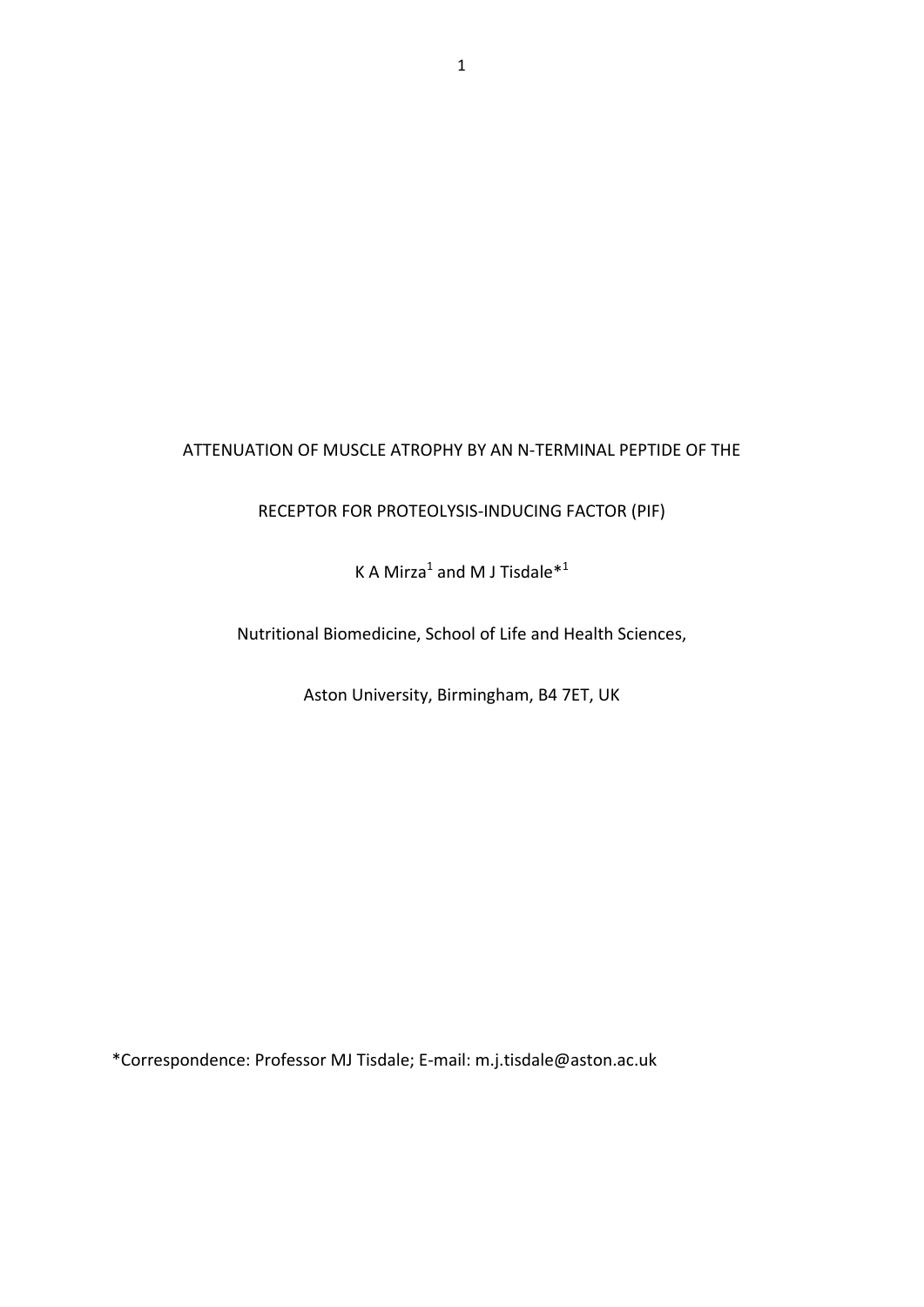Abstract

Atrophy of skeletal muscle in cancer cachexia has been attributed to a tumour‐ produced highly glycosylated peptide called proteolysis‐inducing factor (PIF). The action of PIF is mediated through a high affinity membrane receptor in muscle. This study investigates the ability of peptides derived from the 20 N‐terminal amino acids of the receptor to neutralise PIF action both *in vitro* and *in vivo*. PIF was purified from the MAC16 tumour using an initial pronase digestion, followed by binding onto DEAE cellulose, and the pronase was inactivated by heating to 80°C, before purification of the PIF using affinity chromatography. This process resulted in almost a 23,000‐fold purification, but with a recovery of only 0.004%. Both the D‐ and L‐forms of the 20mer peptide attenuated PIF‐ induced protein degradation in murine myotubes through the ubiquitin-proteosome proteolytic pathway and increased expression of myosin. In vivo studies in mice bearing the MAC16 tumour showed that neither the D- or L-peptides significantly attenuated weight loss, although the D-peptide did show a tendency to increase lean body mass. These results suggest that the peptides may be too hydrophilic to be used as therapeutic agents, but confirm the importance of the receptor in the action of the PIF.

Keywords: Proteolysis-inducing factor (PIF); PIF-receptor; muscle protein degradation; cancer cachexia.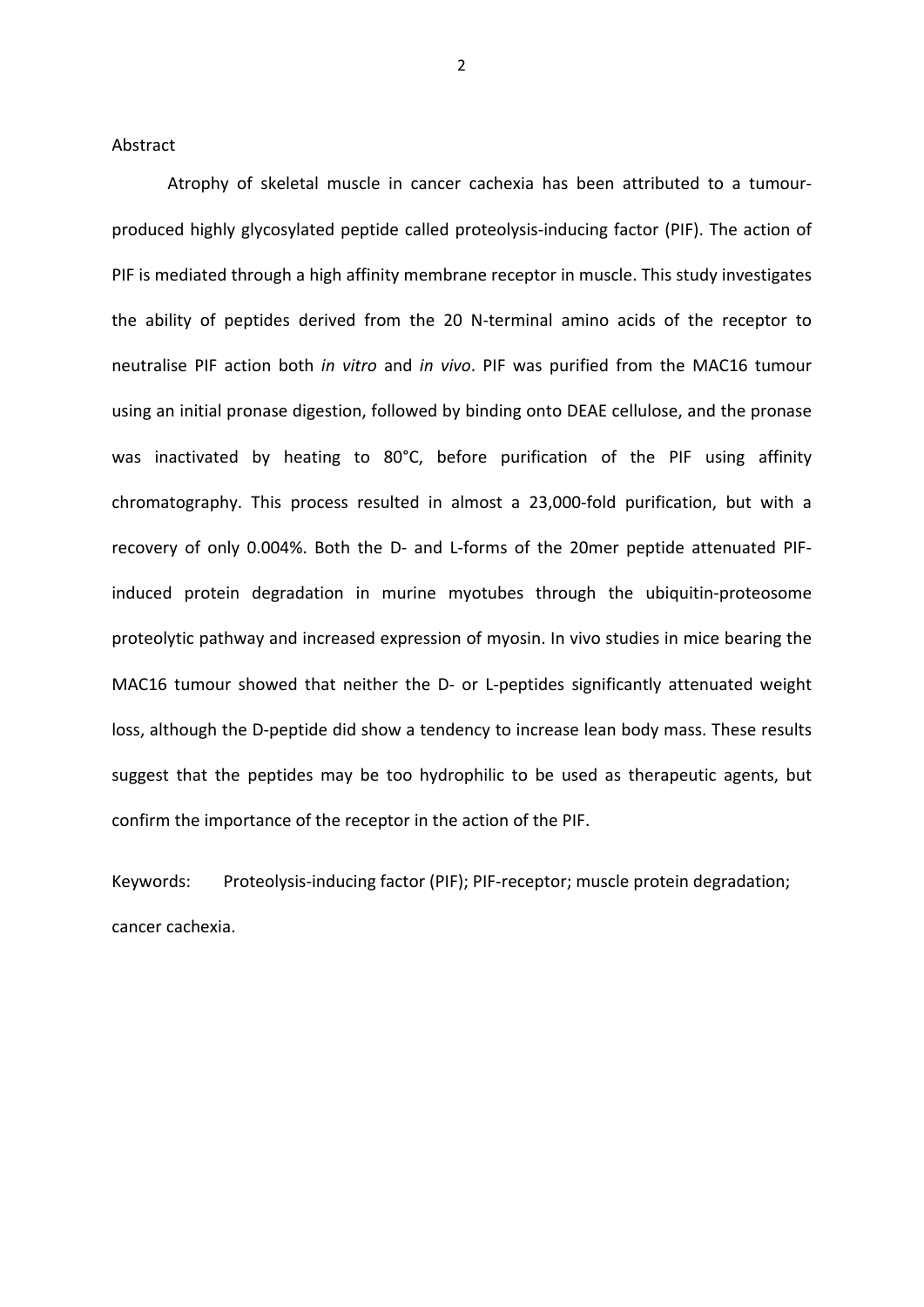Introduction

Half of all cancer patients experience a progressive loss of body mass due to depletion of adipose tissue and skeletal muscle. This process, called cachexia, is estimated to be responsible for at least 20% of cancer deaths through cardiac/respiratory failure (Inagaki et al, 1974) and the patients quality of life is also reduced through immobility. Tissue wasting is progressive and extensive, with loss of 85% of adipose tissue and 75% of skeletal muscle mass, when the weight loss reaches 30%, which is close to death (Fearon, 1992).

In order to provide appropriate therapy it is necessary to understand the mechanism of tissue atrophy in cachexia. A number of factors, including cytokines such as tumour necrosis factor- $\alpha$  (TNF- $\alpha$ ) (Oliff et al, 1987) and interleukin-6 (IL-6) (Strassman et al, 1992) have been implicated as playing a role in the development of cachexia. In addition our own studies have shown that those tumours that initiate muscle atrophy produce a novel sulphated glycoprotein of Mr 24,000 called proteolysis-inducing factor (PIF) (Todorov et al, 1996a), which induces muscle wasting, both by depressing protein synthesis and increasing protein degradation (Lorite et al, 1997). Protein degradation induced by PIF is mediated through an upregulation of the expression and activity of the ubiquitin‐proteasome proteolytic pathway, which is considered to play the major role in the degradation of skeletal muscle in cachectic cancer patients (Lorite et al, 1998). The central mediator for the depression of protein synthesis and induction of protein degradation induced by PIF is phosphorylation of the RNA‐dependent protein kinase (PKR) (Eley and Tisdale, 2007). Autophosphorylation of PKR causes activation, resulting in phosphorylation of its substrate eukaryotic initiation factor 2 (eIF2) on the  $\alpha$ -subunit, leading to inhibition of translation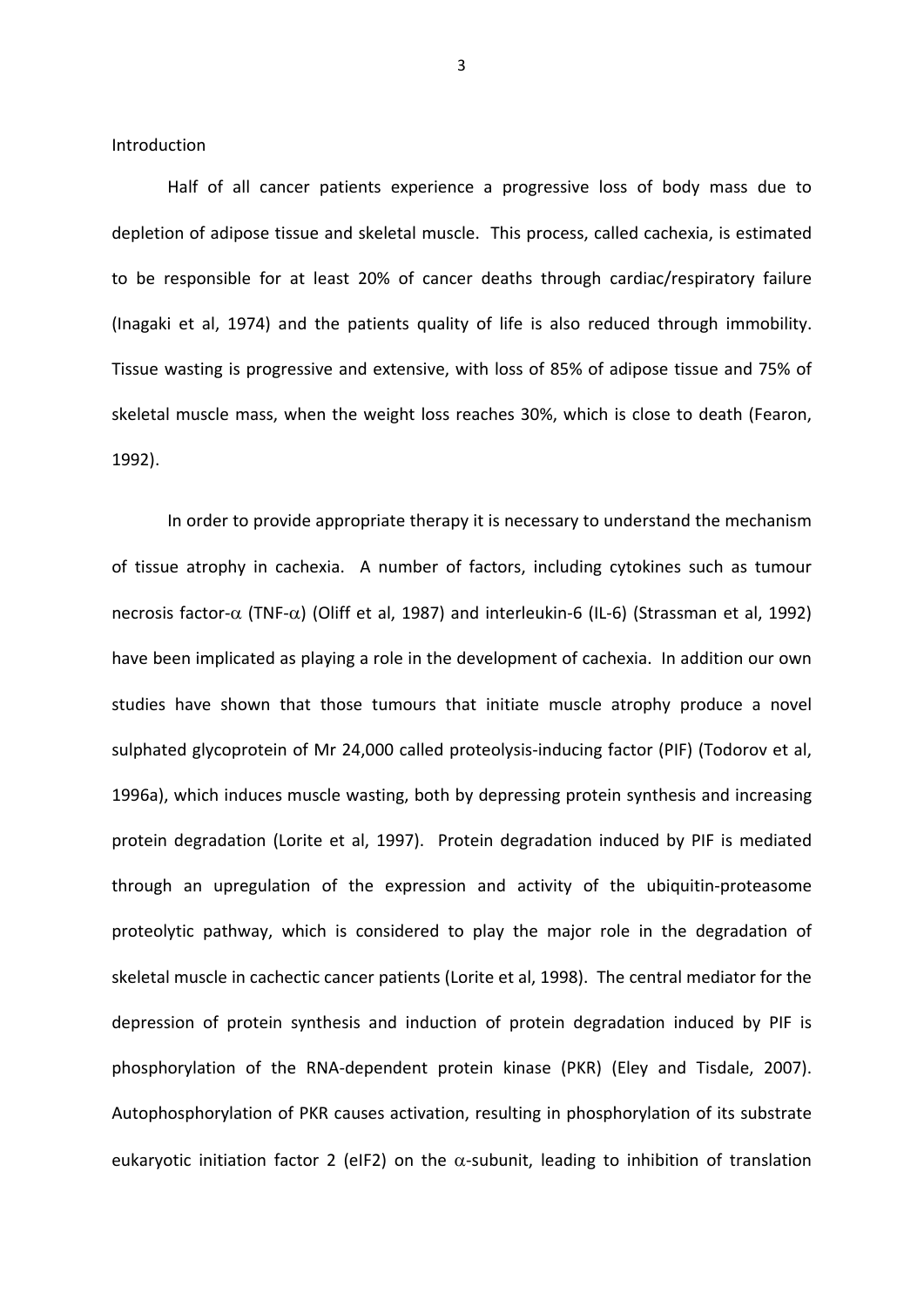initiation by preventing binding of the initiator methionyl-tRNA to the 40S ribosomal subunit. Activation of PKR also initiates protein degradation through the ubiquitinproteasome pathway by increasing nuclear binding of the transcription factor nuclear factor- $\kappa$ B (NF- $\kappa$ B) (Eley and Tisdale, 2007). The action of PIF is mediated through a Mr 40,000 membrane receptor with high affinity (Kd 2.1 to 21nmol  $L^{-1}$ ) present on muscle and liver, but not on kidney or adipose tissue (Todorov et al, 2007). Antisera reactive to a 19mer corresponding to the N‐terminal amino acids of the PIF receptor was effective in attenuating weight loss in mice bearing the cachexia-inducing MAC16 tumour, through an increase in lean body mass, attributed to an increase in protein synthesis and decrease in degradation in skeletal muscle.

This study investigates the possibility of using the PIF receptor N‐terminal 20mer to neutralise PIF action in vitro, as well as its ability to neutralise muscle atrophy in mice bearing the MAC16 tumour. Both the D- and L-versions of the peptide were investigated, since the D-form would be resistant to proteolytic cleavage and more suitable for in vivo studies. This study also reports a new method for the preparation of PIF from the MAC16 tumour, because of the reported difficulties in the isolation and identification of PIF (Wieland et al, 2007).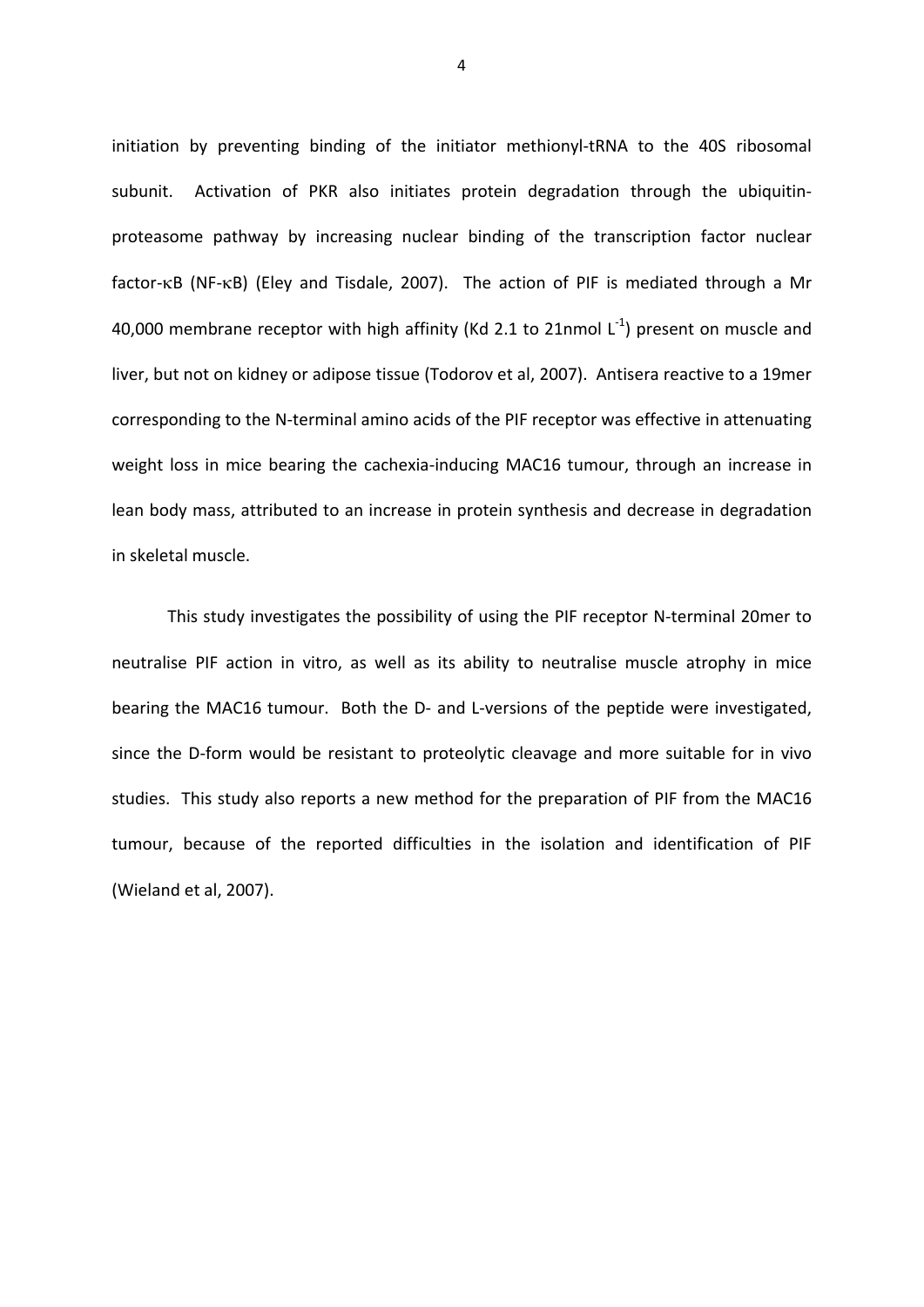# Materials and Methods

#### **Materials**

Foetal calf serum (FCS), horse serum (HS) and Dulbecco's modified Eagle's medium (DMEM) were purchased from Invitrogen (Paisley, UK). L-[2,6-<sup>3</sup>H] Phenylalanine (sp.act.37 Bqmmol<sup>-1</sup>) was from American Radiolabelled Chemicals (Cardiff, UK). Mouse monoclonal antibodies to 20S proteasome  $\alpha$ -subunits and p42 were from Affiniti Research Products (Exeter, UK) and mouse monoclonal antibody to myosin heavy-chain type II was from Novocastra (via Leica Biosystems, Newcastle, UK). Polyclonal rabbit antibody to mouse  $\beta$ -actin was purchased from Sigma Aldrich (Dorset, UK). Peroxidase-conjugated sheep antirabbit and antimouse antibodies were purchased from GE Healthcare (Bucks, UK), as were Hybond A nitrocellulose membranes. Enhanced chemiluminescence (ECL) development kits were from Pierce through Thermo Fischer Scientific (Northumberland, UK). The D- and L- amino acid versions of the N-terminal 20 amino acids of the PIF receptor Asp-Ile-Asn-Gly-Gly-Gly-Ala-Thr‐Leu‐Pro‐Gln‐Lys‐Leu‐Tyr‐Leu‐Ile‐Pro‐Asn‐Val‐Leu were synthesised by Severn Biotech Ltd (Worcs, UK). For the D-amino acid version the amino acids were in the reverse order, so that the Leu became the N‐terminal amino acid and the Asp the C‐terminal.

#### Animals

Fragments (1x2mm) of the MAC16 tumour, obtained from donor animals with maximum weight loss, were implanted s.c. into the flank of pure strain male NMRI mice, obtained from our own inbred colony, by means of a trochar, as previously described (bibby et al, 1987), Animals were fed a rat and mouse breeding diet (Special Diet Services, Witham, UK) and water ad libitum, and weight loss was evident 12 to 15 days after transplantation when the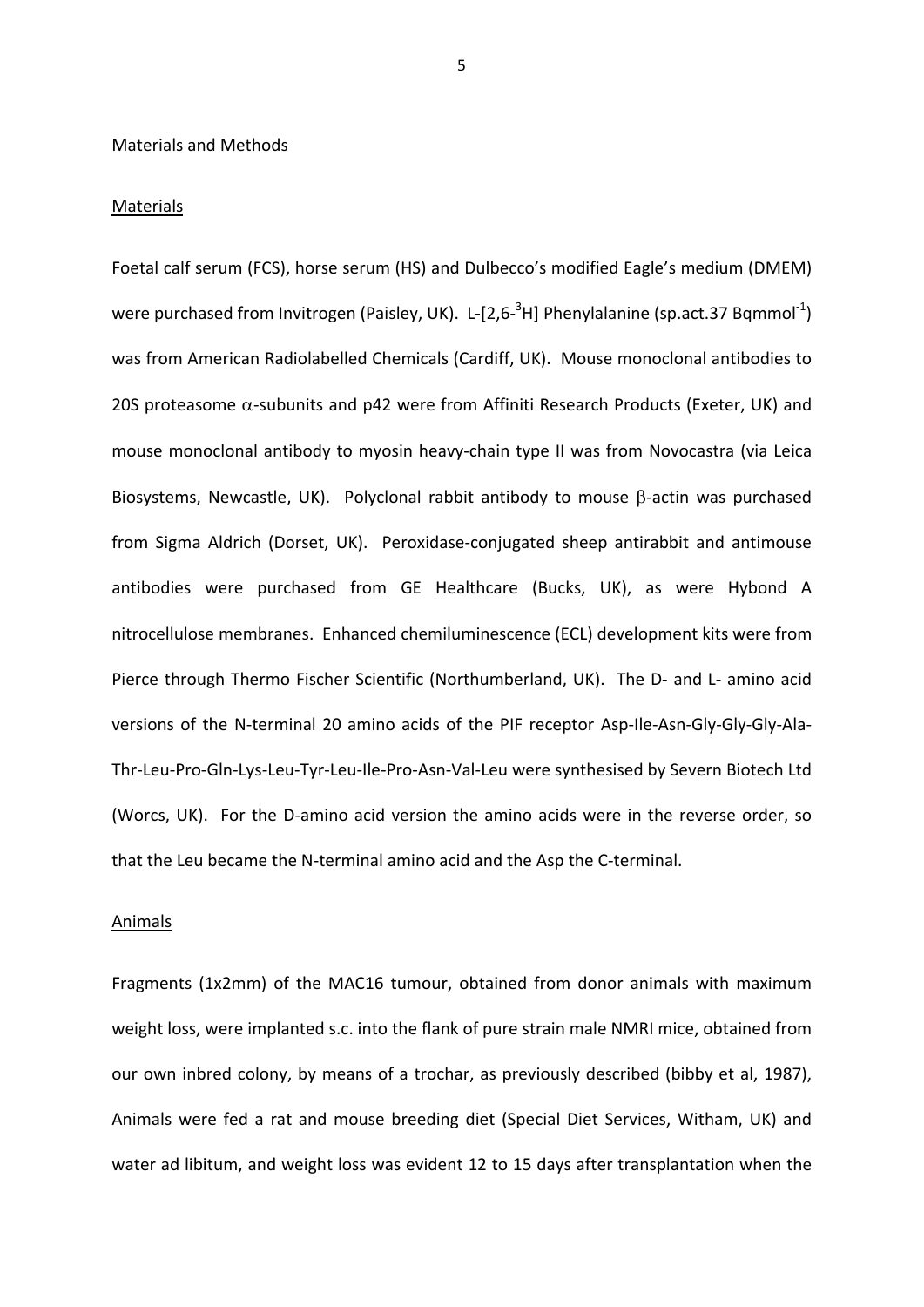tumour became palpable. When the mice had lost approximately 5% of their starting body weight they were randomized into groups of 6 to receive either D- or L-peptide or solvent (PBS) administered daily by i.v. injection. Both tumour volume and body weight were monitored daily and animals were terminated by cervical dislocation when the body weight loss reached 20%. All animal experiments followed a strict protocol approved by the British Home Office, and the ethical guidelines that were followed met the standards required by the UKCCR guidelines (Workman et al, 1998). After termination by cervical dislocation the body composition was determined as previously described in detail (Russell et al, 2004). Carcasses were heated at 80‐90°C for 48h, or until a constant weight was achieved and the water content was determined as the difference between the wet and dry weights. Lipids were extracted with chloroform/methanol (1:1), ethanol/acetone (1:1) and diethyl ether and after evaporation of the solvent the fat content was determined from the weighed residue. The non-fat carcass mass was calculated as the difference between the initial weight of the carcass and the weight of water and fat.

### Cell culture

 $C_2C_{12}$  murine myoblasts were maintained in vitro in DMEM supplemented with 10% FCS and glutamine under an atmosphere of  $10\%$  CO<sub>2</sub> in air at 37°C. When the myoblasts reached about 80% confluency they were differentiated into myotubes in DMEM containing 2% HS, with medium changes every 2 days. Differentiation was complete in 3-5 days, and the myotubes remained viable for a further 4‐5 days.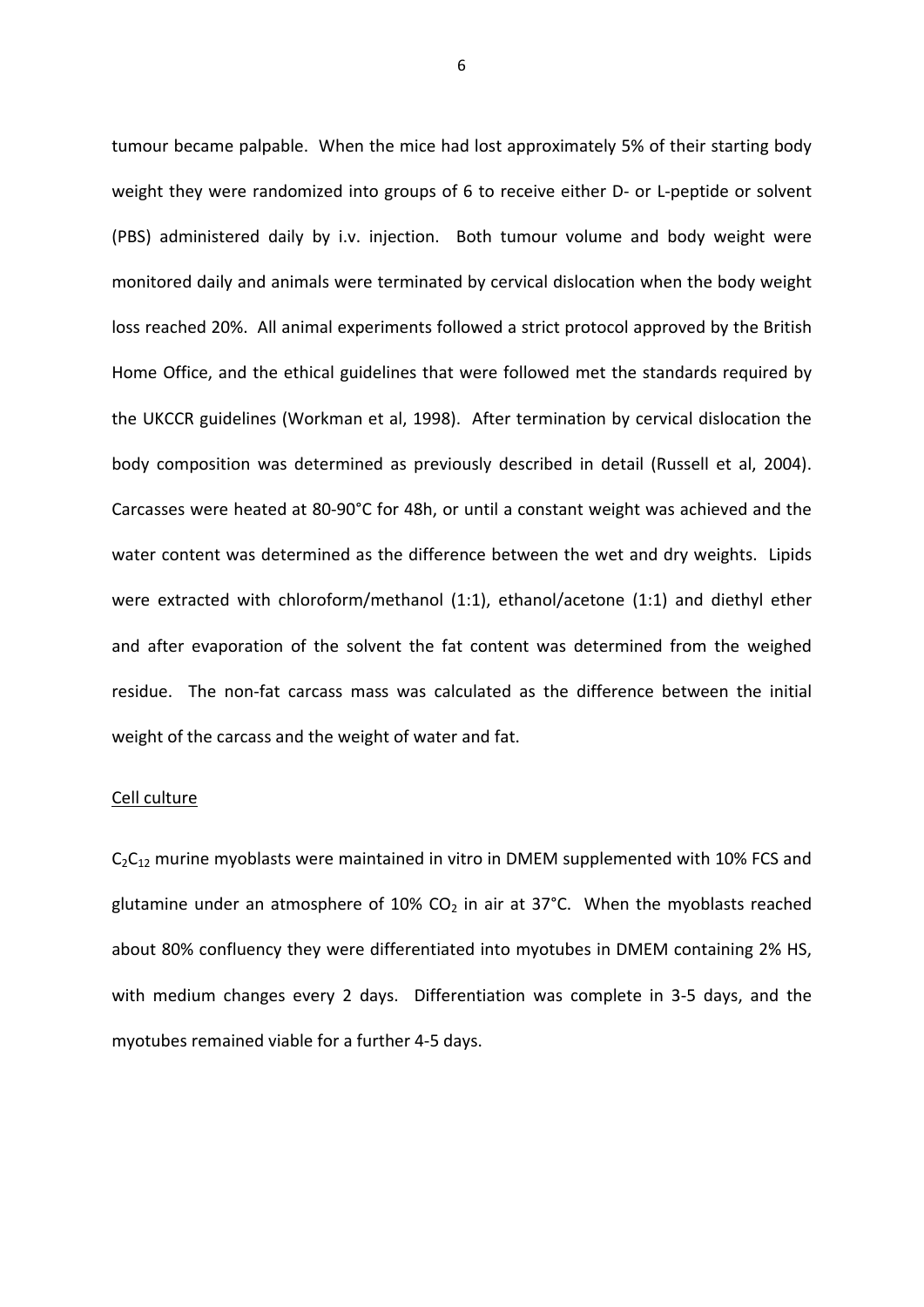# Measurement of total protein degradation

This was performed as previously described (Whitehouse and Tisdale, 2003). Briefly myotubes were labelled for 24h with L-[2,6<sup>-3</sup>H] phenylalanine and then washed extensively in PBS followed by a further incubation for 2h to eliminate degradation of short‐lived proteins. Protein degradation was determined over a 24h period in the presence of 2mM non‐labelled phenylalanine to prevent reincorporation of radioactivity, as a fraction of the total radioactivity incorporated into the myotubes.

#### Measurement of proteasome activity

The functional activity of the 20S proteasome was determined as the "chymotrypsin‐like" enzyme activity, as previously described in detail (Whitehouse and Tisdale, 2003). Activity was determined by the release of aminomethyl coumarin (AMC) from the fluorogenic peptide succinyl‐LLVY‐AMC in the absence and presence of the specific proteasome inhibitor lactacystin (10µM). Only lactacystin-suppressible activity was considered to be proteasomespecific. The activity was normalised to the protein content which was determined using a standard colourimetric protein assay (Sigma).

#### Purification of PIF

Solid MAC16 tumours (5g) were homogenised in 25ml 10mM Tris‐HCl, pH 8.0, on ice, and incubated with pronase (1mgm $I^{-1}$ ) overnight at 37°C. The soup was centrifuged at 4,000g for 15min to remove the pellet, and the supernatant was concentrated to a volume of 1ml against PBS using an Amicon Ultra‐15 centrifugal filter with a molecular weight cut‐off of 1000. DEAE cellulose (2g), previously washed with 100mM Tris‐HCl, pH 8.8 for 30min, and 10mM Tris‐HCl, pH 8.8 for another 30min, was resuspended in 20ml 10mM Tris‐HCl, pH8.8,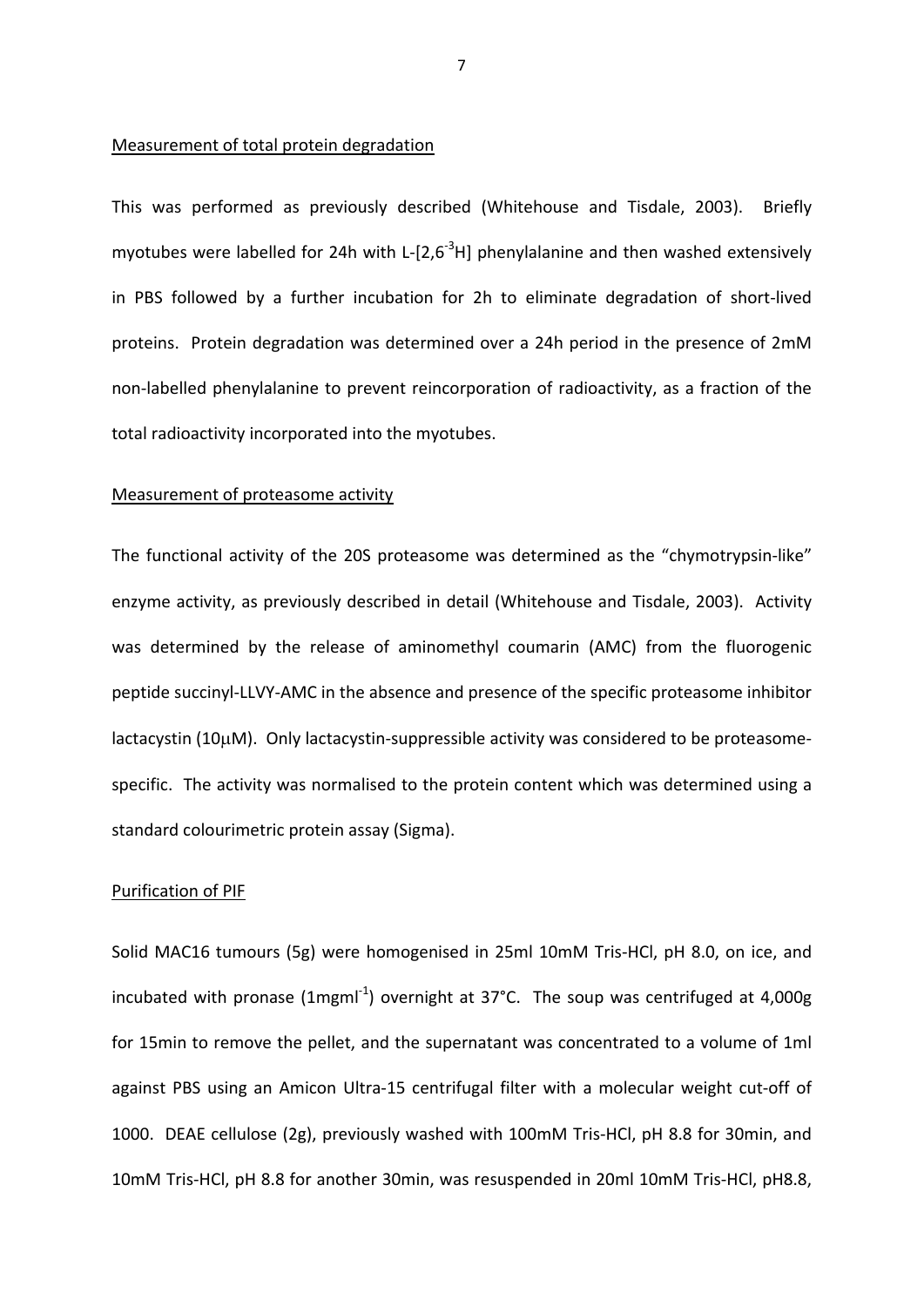and was incubated with the protein concentrate for 2h at room temperature. The PIF bound to the DEAE cellulose, which was sedimented by centrifugation at 4,000g for 15min, and the PIF was eluted with 0.3M NaCl in 20ml 10mM Tris pH8.8, by incubation for 30min. The DEAE cellulose was removed by centrifugation at 4,000g for 15min, and the supernatant was concentrated to 1ml against PBS using an Amicon Ultra-15 centrifugal filter with a molecular weight cut‐off of 10,000. Proteolysis assays suggested that the concentrate still contained pronase. To inactivate this the sample was heated to 80°C for 15min. Two methods were investigated for the isolation of PIF: 1) Wheat germ agglutin agarose, based on the observation (Todorov et al, 1996b) that this lectin will bind the oligosaccharide chains of PIF. The sample was loaded onto the column and washed with 10mM Tris‐HCl, pH 7.4 and eluted with 0.1mM N-acetylglucosamine. 2) Affinity chromatography using anti-PIF monoclonal antibody coupled to protein A on an Affi-Gel column. The retained proteins were eluted with 100mM glycine-HCl, pH 2.5, as described (Todorov et al, 1996b).

#### Western blotting

Samples of cytosolic protein (5-15µg), formed by centrifugation of cellular homogenates from the 'chymotrypsin‐like' enzyme activity at 18,000g for 10min at 4°C, or from steps in the purification of PIF were resolved on 12% SDS‐PAGE at 180V for approximately 1h, followed by transference to 0.45µm nitrocellulose membranes. These were blocked with 5% Marvel in Tris‐buffered saline, pH7.5, for 1‐2h at room temperature (20S, p42) or at 4°C overnight. Both primary and secondary antibodies were used at a dilution of 1:1000 except for myosin (1:40). Incubation was for 2h at room temperature and development was by ECL. Blots were scanned by a densitometer to quantify differences.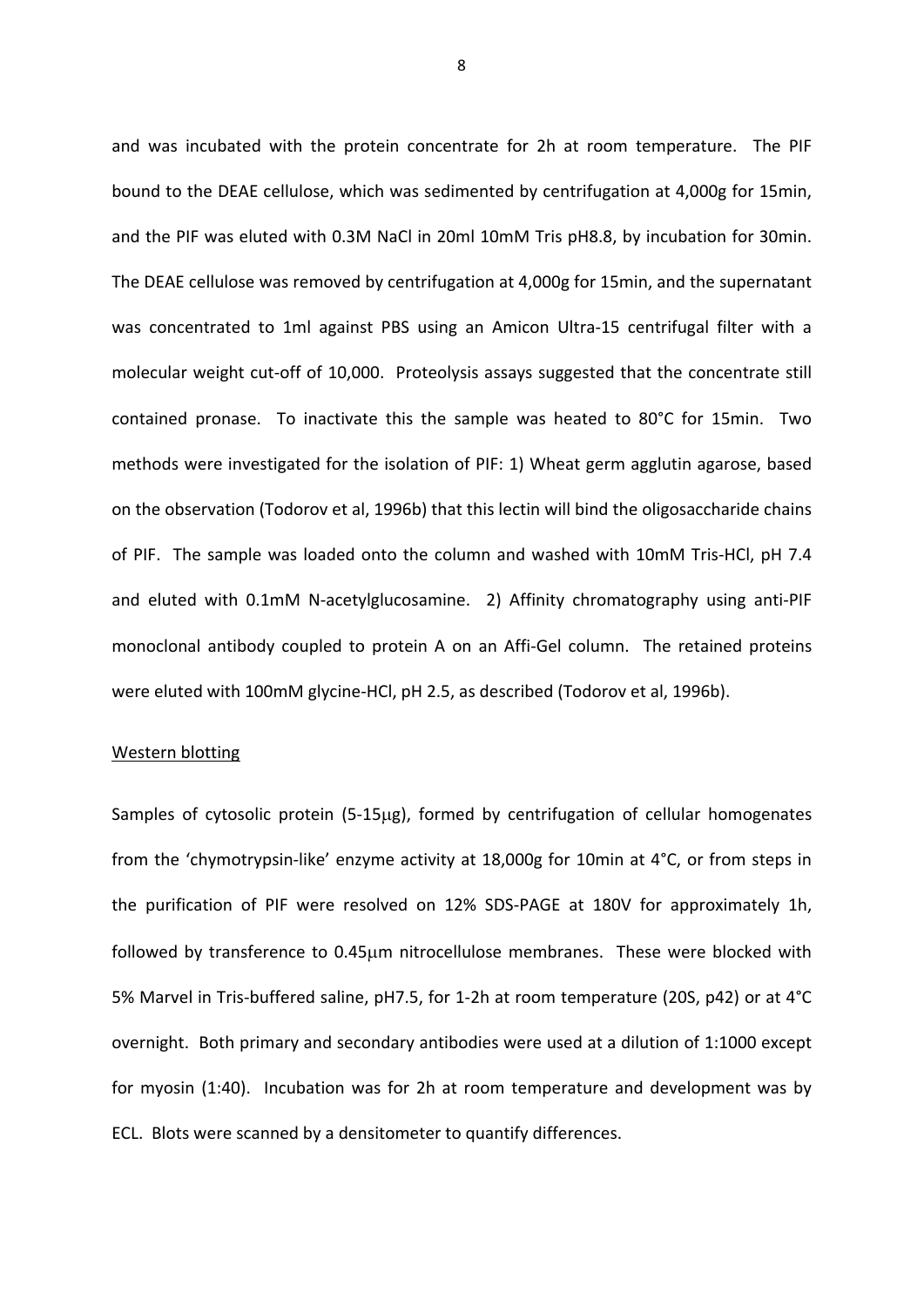# Statistical analysis

Data are presented as means ±SE for at least 3 replicate experiments. Differences in means between groups were determined by one‐way ANOVA followed by Tukey‐Kramer multiple comparison test. p values <0.05 were considered significant.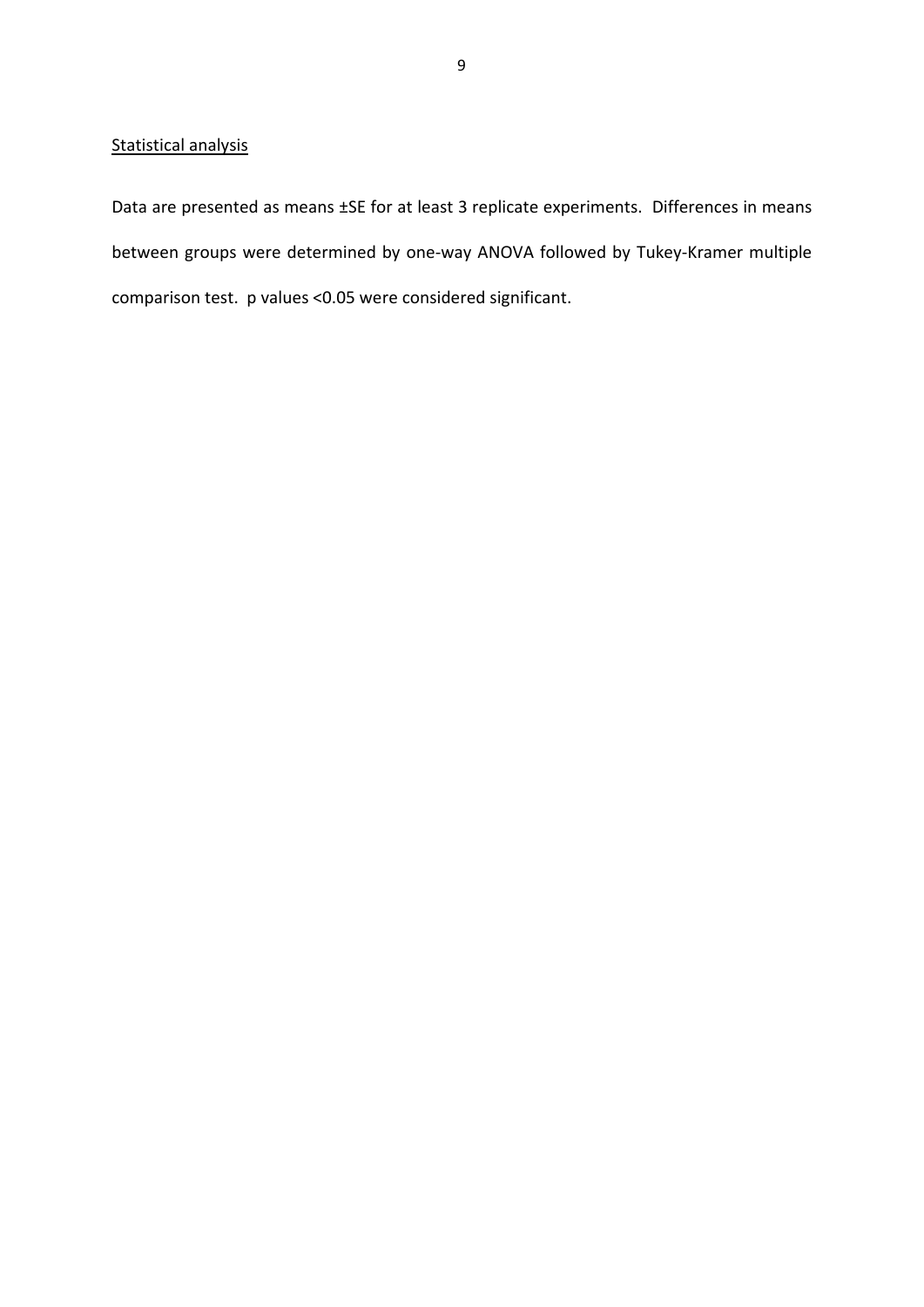Results

A new purification scheme has been devised for PIF, the steps and yields of which are given in Table 1. Initially the MAC16 tumour homogenate was subjected to pronase digestion, because PIF, unlike the majority of tumour proteins, is not affected by pronase, being predominantly carbohydrate in composition (Todorov et al, 1996a). PIF can be recovered from the digest by binding to DEAE cellulose, (Fig. 1A) since the molecule has a high overall negative charge, but enzyme assays showed co-purification with the pronase, which would preclude further purification by affinity chromatography. To overcome this problem the pronase was inactivated by heating at 80°C for 15min, after which time Western blotting revealed that the PIF was not destroyed by this treatment (Fig. 1A). This allowed a final purification of PIF by affinity chromatography using an anti‐PIF monoclonal antibody (Fig. 1B) giving an overall purification of 22,936 ‐fold (Table 1). Alternatively the PIF can be purified by lectin affinity chromatography using wheat germ agglutinin agarose and elution with N‐acetylglucosamine (Fig. 1). However, the capacity of this type of affinity chromatography was less than with antibody and some of the PIF came through with the column washings (Fig. 1)

To determine the ability of the N-terminal 20mer of the PIF receptor to attenuate protein degradation induced by PIF, experiments were conducted in murine myotubes as a surrogate model of skeletal muscle. A dose‐response curve for total protein degradation induced by PIF in murine myotubes in the absence and presence of the L‐peptide is shown in Fig. 2A. As in previous studies (Whitehouse and Tisdale, 2003) optimal protein degradation by PIF was achieved at a concentration of 4.2nM, and this concentration was used for all further in vitro studies. Protein degradation by PIF was completely attenuated by the L-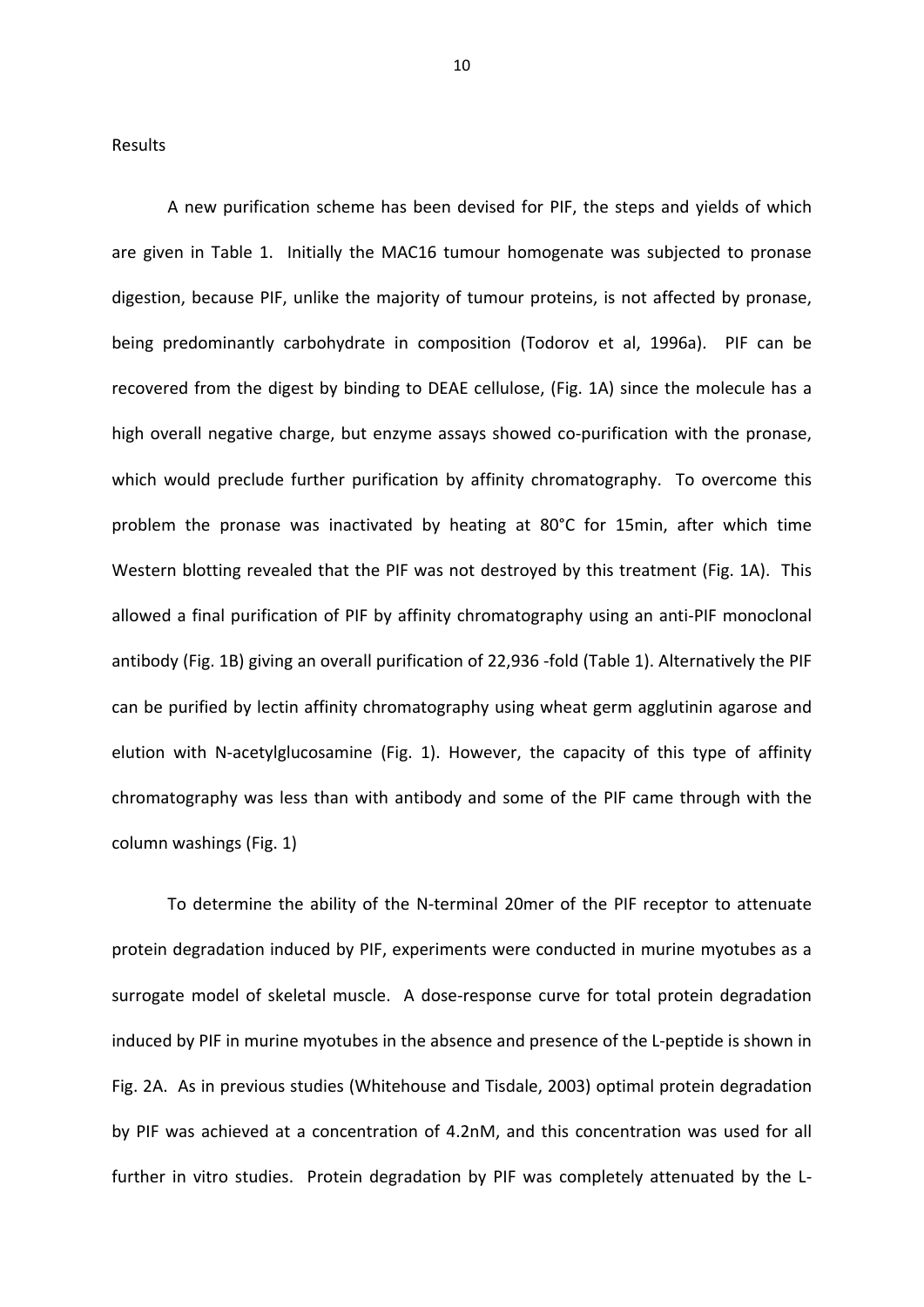peptide at all concentrations of PIF (Fig. 2A). The D-peptide also attenuated total protein degradation in myotubes, as did the anti‐PIF antibody (Fig. 2B). To determine if the effect on total protein degradation was due to attenuation of the ubiquitin‐proteasome pathway, functional activity was measured as the 'chymotrypsin‐like' enzyme activity. As with total protein degradation PIF increased the 'chymotrypsin‐like enzyme activity (Fig. 2C), and this was attenuated by both the D- and L-forms of the receptor N-terminal 20mer. Further support for the involvement of the ubiquitin‐proteasome pathway was provided by the attenuation, by both the D‐ and L‐forms of the receptor peptide, of the PIF‐induced increase in the expression of the 20S proteasome  $\alpha$ -subunits (Fig. 3A), p42, an ATPase subunit of the 19S regulator (Fig. 3B), and the muscle atrophy promoting E3 ligases MuRF1 (Fig. 3C) and MAFbx/atrogin-1 (Fig. 3D). Myotubes treated with either the D- or L-forms of the peptide also showed an increase in expression of the myofibrillar protein myosin (Fig. 3E). These results suggest that the PIF receptor N‐terminal peptides may be effective in the attenuation of muscle wasting in cachexia.

To determine if this was correct mice bearing the MAC16 tumour were treated daily with either the L- or D- peptide at dose levels up to 100 µg per mouse by iv injection. The Lpeptide was completely ineffective in the attenuation of the loss of body weight, while the D-peptide treated animals showed a reduced rate of weight loss (Fig. 4), but this did not reach statistical significance. There was also a tendency to increase lean body mass (D‐ peptide 22.1 + 1.5 % versus PBS 17.4 + 1.9%; p=0.09), but again this did not reach statistical significance. These results suggest that the peptides may be too hydrophilic to be used as therapeutic agents.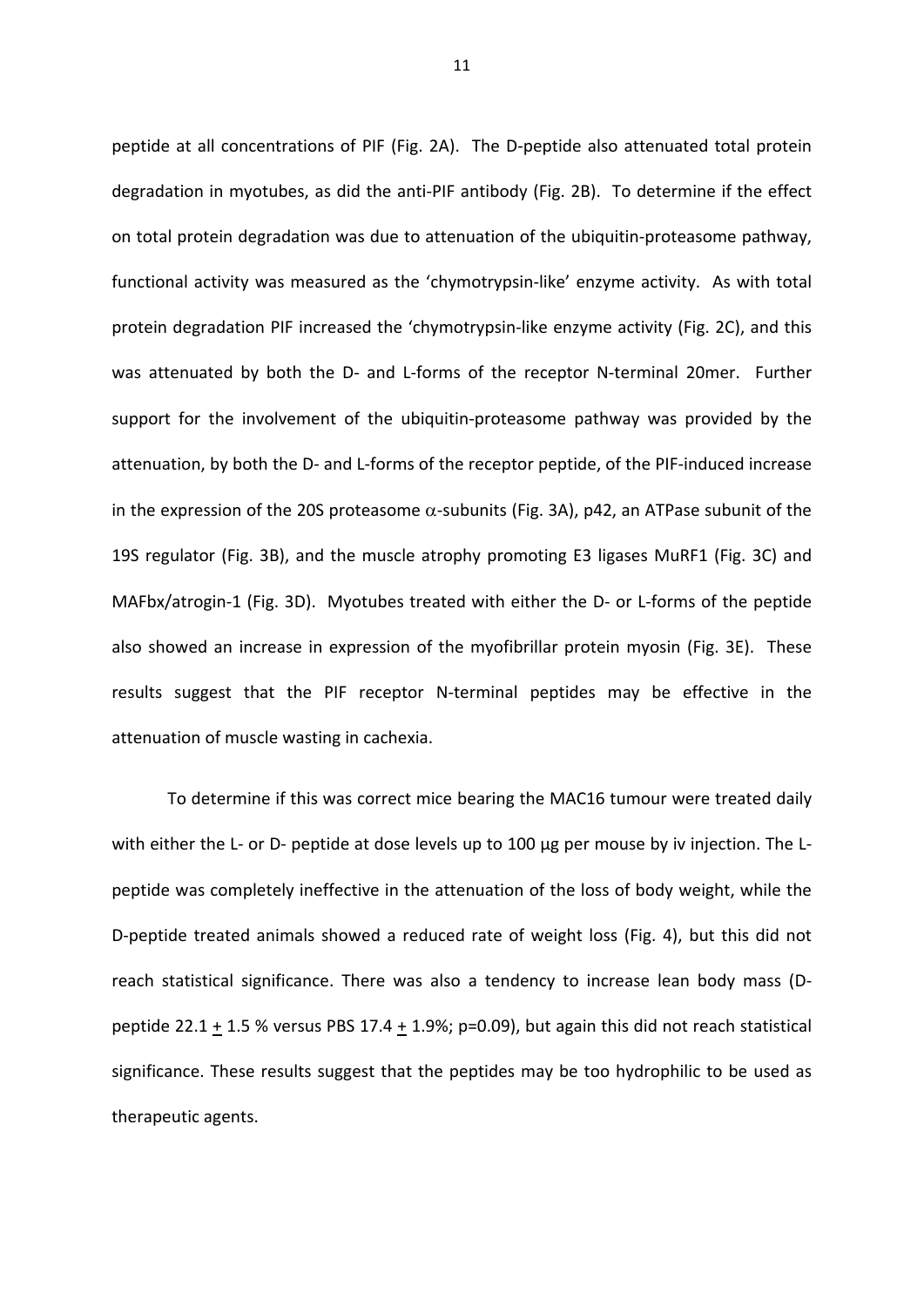Discussion

PIF is a sulphated glycoprotein with a short central polypeptide chain, which is derived from dermicidin (Schittek et al, 2001), to which are attached sulphated oligosaccharide residues through both N‐ and O‐glycosidic linkages (Todorov et al, 1997). PIF is strongly catabolic to skeletal muscle by depressing protein synthesis and increasing protein degradation through the ubiquitin‐proteasome proteolytic pathway (Eley and Tisdale, 2007). Its presence in urine (Cariuk et al, 1997; Williams et al, 2004) and tumours (Cabal‐Manzano et al, 2001) is strongly correlated with the development of cachexia in cancer patients. However, a study in patients with metastatic gastric/oesophageal cancer based on Western blotting of urine extracts (Wieland et al, 2007) has questioned the role of PIF in weight loss. It is questionable whether these investigators were actually measuring PIF, since the material was relatively abundant, and previous studies (Cariuk et al, 1997) had shown PIF to represent just  $5x10^{-4}$  % of the total urinary proteins. The material was later identified as immunoglobulin light chain, which cross-reacted with the anti-PIF antibody. This antibody has been shown to be reactive to the carbohydrate chains of PIF (Todorov et al, 1997), and may cross-react with other oligosaccharides having a similar antigenic determinant. However, a more recent study (Wang et al, 2010) in patients with non‐small‐ cell lung cancer (NSCLC) using immunohistochemical staining with the same antibody identified PIF in cancer, but not normal tissue. The positive rate of PIF expression (90%) was significantly higher in patients with weight loss, than those without, and PIF expression was negatively related to survival in medium to advanced stages of disease (II‐IV)

To overcome problems with western blotting of PIF this study reports a new method for the purification of PIF from the MAC16 tumour, which could also be adopted to Western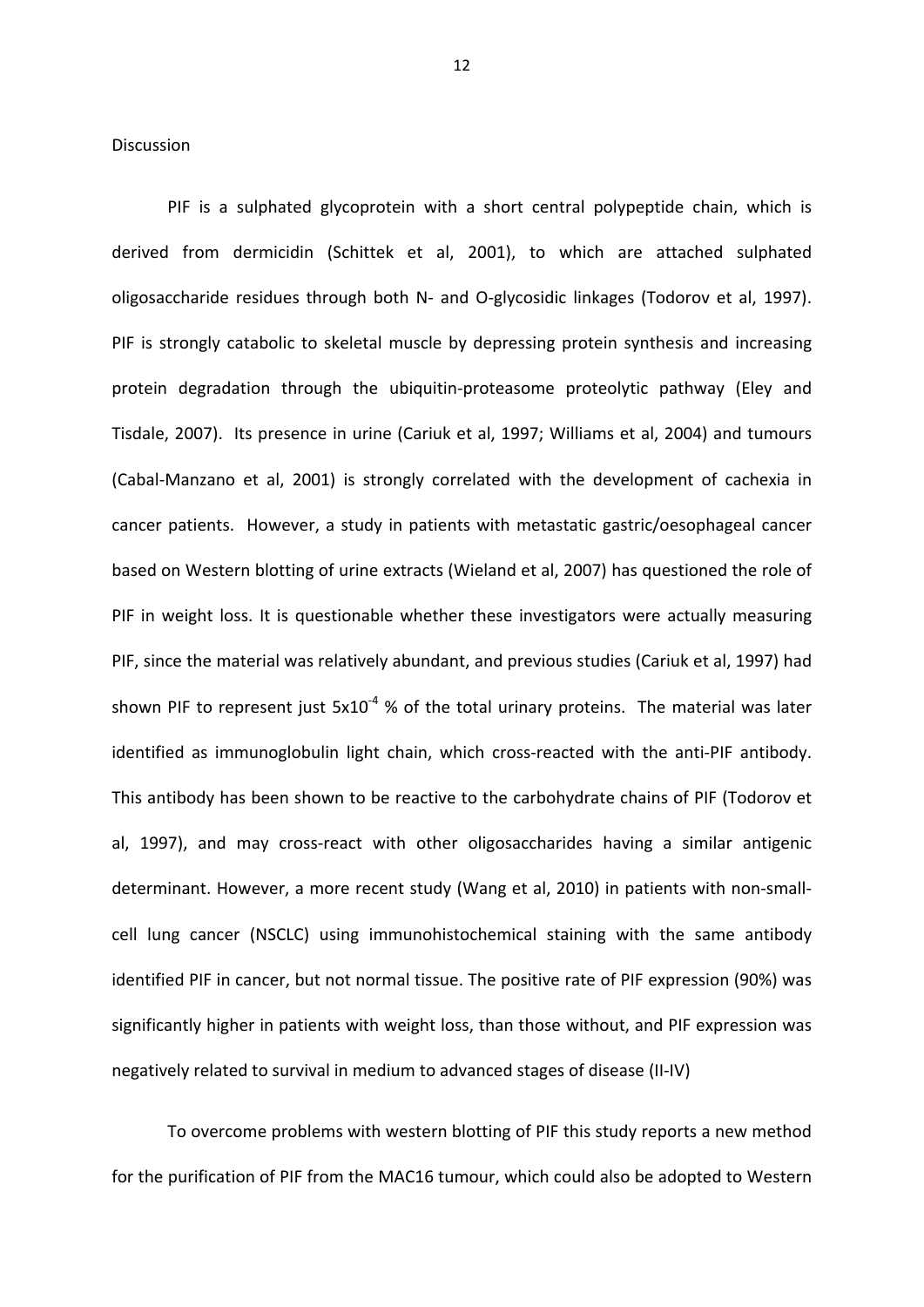blotting of urine extracts. This method is simple and overcomes the problems associated with the purification of a molecule which is only present in tumours at 1 part per  $10^7$  of the total tumour protein (Todorov et al, 1996a). It utilises the unique characteristics of PIF as a sulphated glycoprotein, which is resistant to pronase and heat denaturation (Todorov et al, 1996a). This enables the major tumour proteins to be digested giving a 22,936 -fold purification after extraction of PIF by DEAE cellulose (Table 1). It is likely that the oligosaccharide chains in PIF bind around the core peptide protecting it from both heat and proteolytic degradation. A final purification can be achieved by affinity chromatography using either Triticum vulgaris (wheat germ agglutinin), which has been shown by lectin blotting studies to show a strong reaction with PIF (Todorov et al, 1996b), or anti‐PIF monoclonal antibody, previously employed in purification studies (Todorov et al, 1996b). The PIF produced by this scheme was biologically active and induced protein degradation in murine myotubes at the same concentration as that previously employed (Whitehouse and Tisdale, 2003).

Previous studies (Todorov et al, 2007) have shown that antisera raised against the N‐ terminal portion of the PIF receptor effectively attenuate protein degradation induced by PIF in vitro and protected atrophy of skeletal muscle in mice bearing the cachexia‐inducing MAC16 tumour. This occurred through binding of antibody to the receptor, which would sterically exclude PIF from binding. This study reports a similar phenomenon with both the D- and L-forms of the N-terminal 20mer of the PIF receptor, which therefore must be the site to which PIF binds. However, studies in mice bearing the MAC16 tumour show that the peptides were less effective at blocking weight loss than the antibody, possibility due to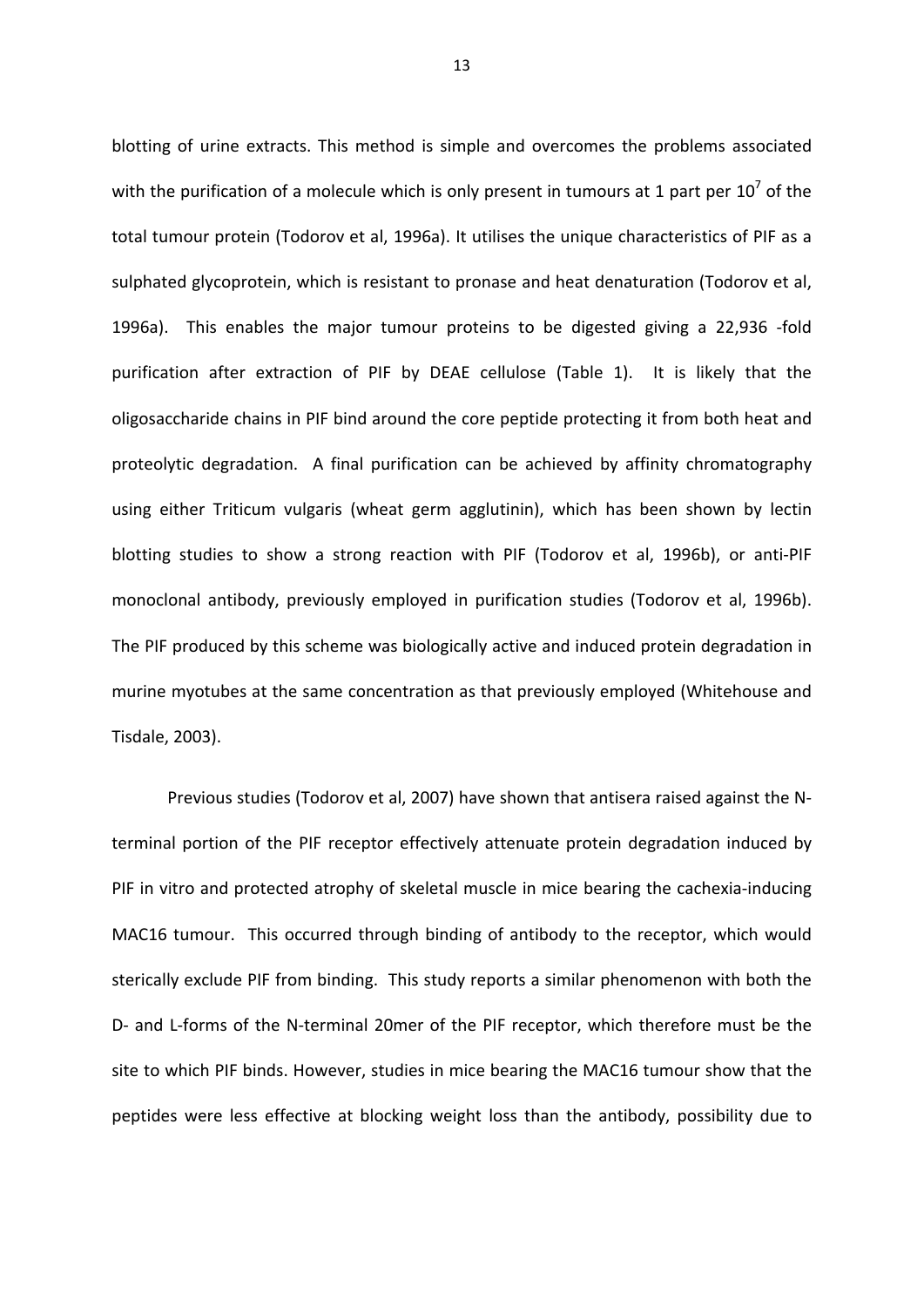pharmacokinetic differences. Despite this the ability of the peptides to block PIF action in vitro confirms the importance of the receptor in the biological effects of PIF.

# Acknowledgements

We thank Mr W. Fleary for the tumour transplantation and animal experiments. This work has been supported by a grant from HALSA PHARMACEUTICALS, TX, USA.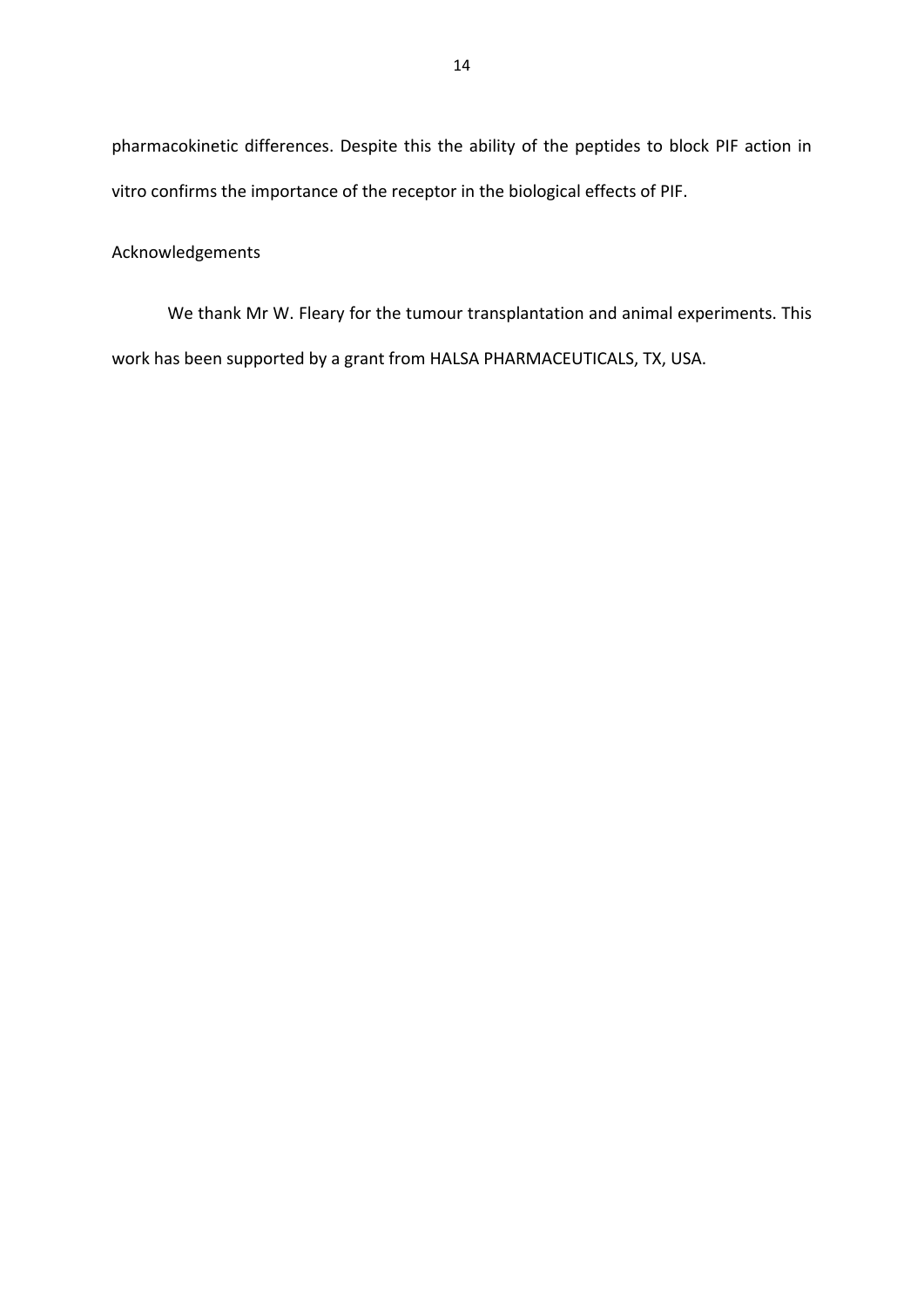# References

Bibby MC, Double JA, Ali SA, Fearon KCH, Brennan RA, Tisdale MJ (1987) Characterization of a transplantable adenocarcinoma of the mouse colon producing cachexia in recipient animals. J Natl Cancer Inst **78**: 539‐546

Cabal‐Manzano R, Bhargava P, Torres‐Duarte A, Marshall J, Bhargava P, Wainer IW (2001) Proteolysis‐inducing factor is expressed in tumours of patients with gastrointestinal cancers and correlates with weight loss. Br J Cancer **84**: 1599‐1601

Cariuk P, Lorite MJ, Todorov PT, Field WN, Wigmore SJ, Tisdale MJ (1997) Induction of cachexia in mice by a product isolated from the urine of cachetic cancer patients. Br J Cancer **76**: 606‐613

Eley HL, Tisdale MJ (2007) Skeletal muscle atrophy, a link between depression of protein synthesis and increase in degradation. J Biol Chem **282**: 7087‐7097

Fearon KCH (1992) The mechanisms and treatment of weight loss in cancer. Proc Nutr Sci **51**: 251‐265

Inagaki J, Rodriguez V, Bodey GP (1974) Causes of death in cancer patients. Cancer **33**: 568‐ 571

Lorite MJ, Thompson MG, Drake JL, Carling G, Tisdale MJ (1998) Mechanism of muscle protein degradation induced by a cancer cachectic factor. Br J Cancer **78**: 850‐856

Lorite MJ, Cariuk P, Tisdale MJ (1997) Induction of muscle protein degradation by a tumour factor. Br J Cancer **76**: 1035‐1040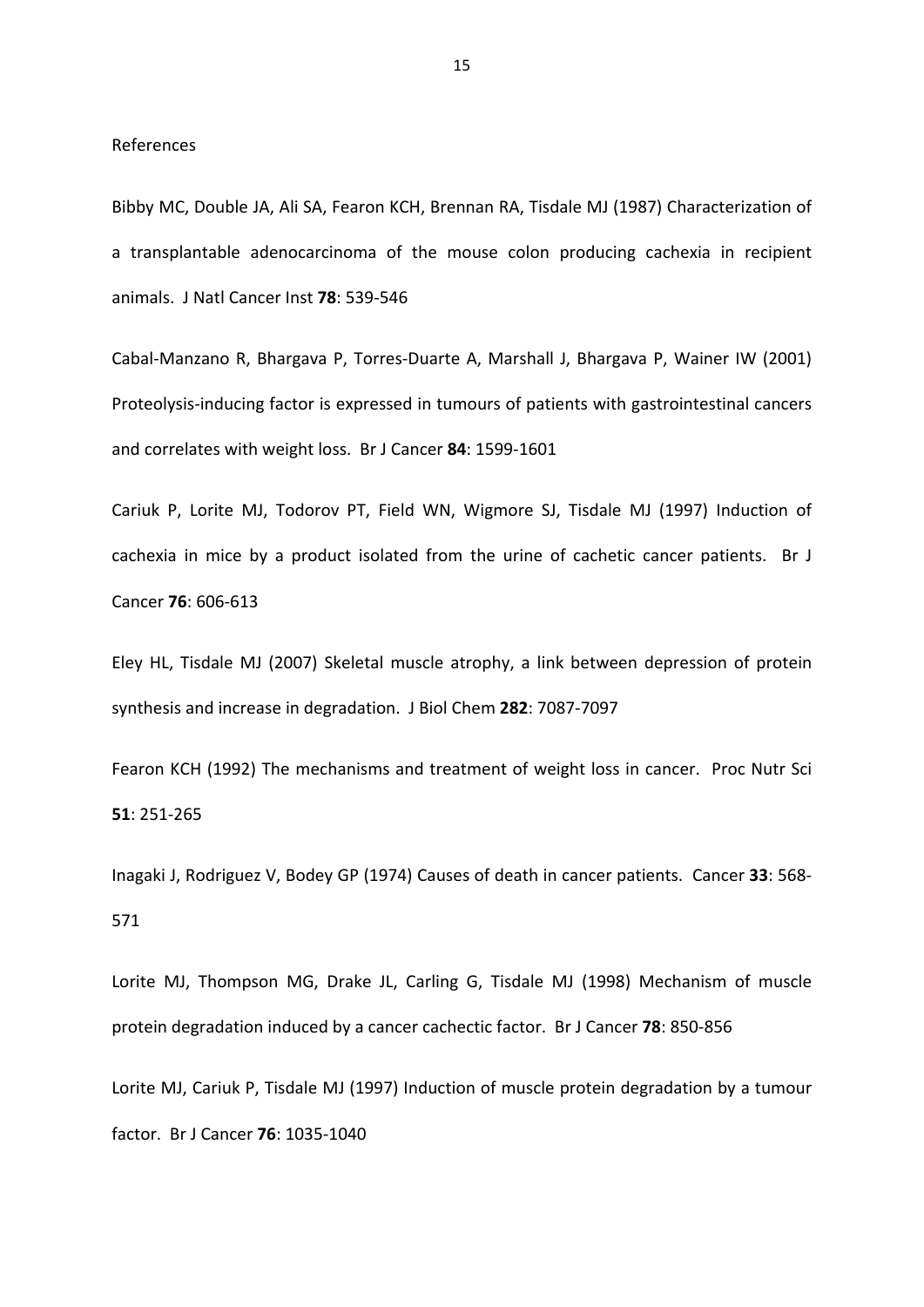Oliff A, Defco‐Jones D, Boyer M, Martinez D, Kiefer D, Vuocolo G, Wolfe A, Socher SH (1987) Tumors secreting human TNF/cachectin induce cachexia in mice. Cell **50**: 555‐563

Russell ST, Zimmerman TP, Domin BA, Tisdale MJ (2004) Induction of lipolysis in vitro and loss of body fat in vivo by zinc-α<sub>2</sub>-glycoprotein. Biochem Biophys Acta 1636: 59-68

Schittek B, Hipfel R, Sauer B, Bauer J, Kalbacher H, Stevanovic S, Schirle M, Schroeder K, Blin M, Meier F, Rassner G, Garbe C (2001) Dermicidin: a novel human antibiotic peptide secreted by sweat glands. Immunol Nat **2**: 1133‐1137

Strassman G, Fong M, Kenney JS, Jacob C (1992) Evidence for the involvement of interleukin 6 in experimental cancer cachexia. J Clin Invest **89**: 1681‐1684

Todorov PT, Wyke SM, Tisdale MJ (2007) Identification and characterization of a membrane receptor for proteolysis‐inducing factor on skeletal muscle. Cancer Res. **67**: 11419‐11427

Todorov PT, Deacon M. Tisdale MJ (1997) Structural analysis of a tumor‐produced sulphated glycoprotein capable of initiating muscle protein degradation. J Biol Chem **272**: 12279‐ 12288

Todorov PT, Cariuk P, McDevitt T, Coles B, Fearon K, Tisdale M (1996a) Characterisation of a cancer cachectic factor. Nature **379**: 739‐742

Todorov PT, McDevitt TM, Cariuk P, Coles B, Deacon M, Tisdale MJ (1996b) Induction of muscle protein degradation and weight loss by a tumour product. Cancer Res **56**: 1256‐ 1261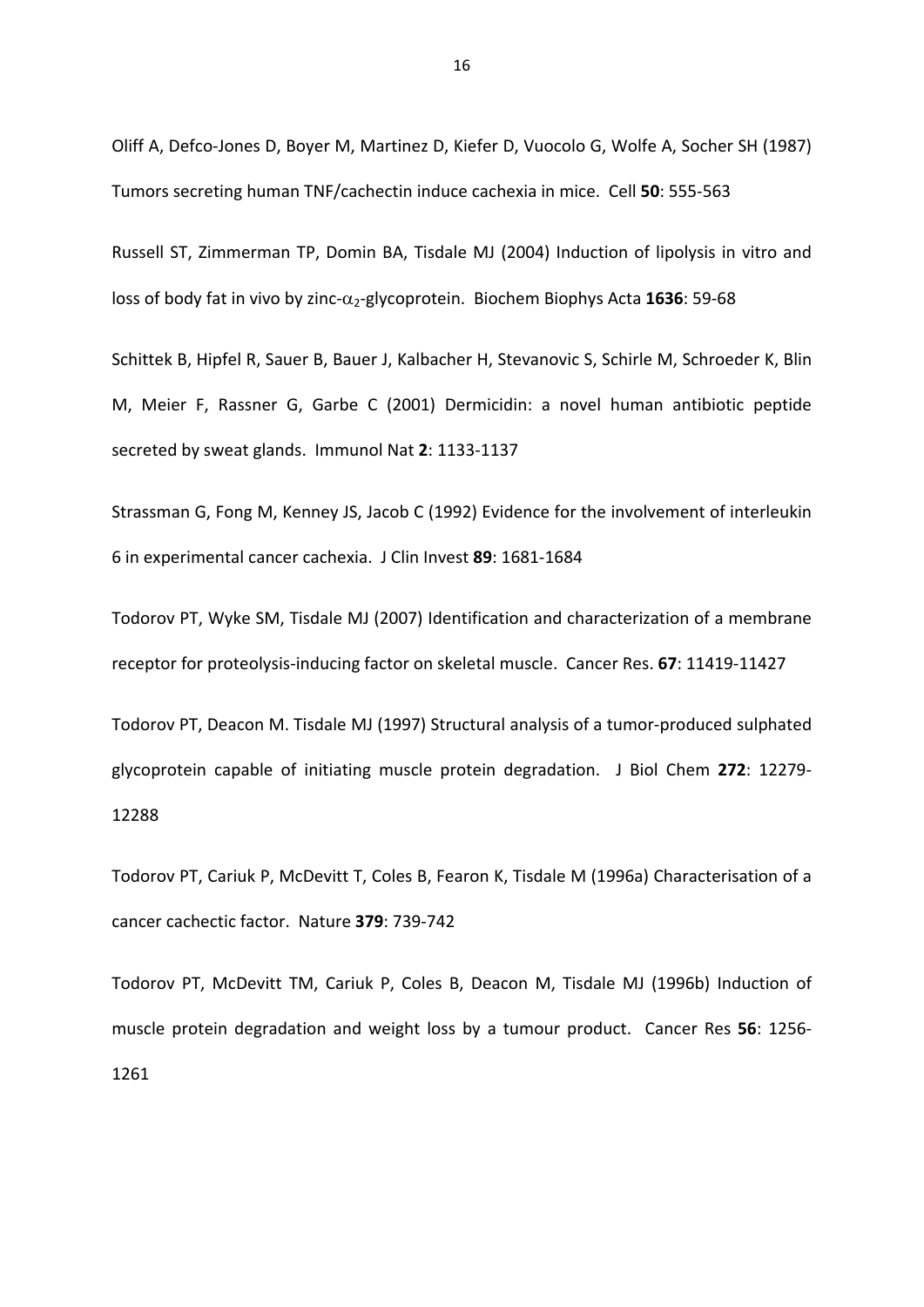Wang Q, Hu J-B, Wu B, Hao L-Y (2010) Expression and clinicopathologic significance of proteolysis‐inducing factor in non‐small‐cell lung cancer: an immunohistochemical analysis. Clin Lung Cancer **11**: 346‐351

Whitehouse AS, Tisdale MJ (2003) Increased expression of the ubiquitin-proteasome pathway in murine myotubes by proteolysis-inducing factor (PIF) is associated with activation of the transcription factor NF-KB. Br J Cancer 89: 1116-1122

Wieland BM, Stewart GD, Skipworth RJE, Sangster K, Fearon KCH, Ross JA, Reiman TJ, Easaw J, Mourtzakis M, Kumar V, Pak BJ, Calder K, Filippatos G, Kremastinos DT, Palcic M, Baracos VE (2007) Is there a human homologue to the murine proteolysis‐inducing factor? Clin Cancer Res **13**: 4984‐4992

Williams ML, Torres-Duarte A, Brant LJ, Bhargava P, Marshall J, Wainer IW (2004) The relationship between a urinary cachectic factor and weight loss in advanced cancer patients. Cancer Investigation **22**: 866‐870

Workman P, Twentyman P, Balkwill F, Balmain A, Chaplin D, Double J, Embelton J, Newell D, Raymond R, Stables J, Stephens T, Wallace J (1998) United Kingdom Co-ordinating Committee on Cancer Research (UKCCR). Guidelines for the welfare of animals with experimental neoplasia (second edition). Br J Cancer **77**: 1‐10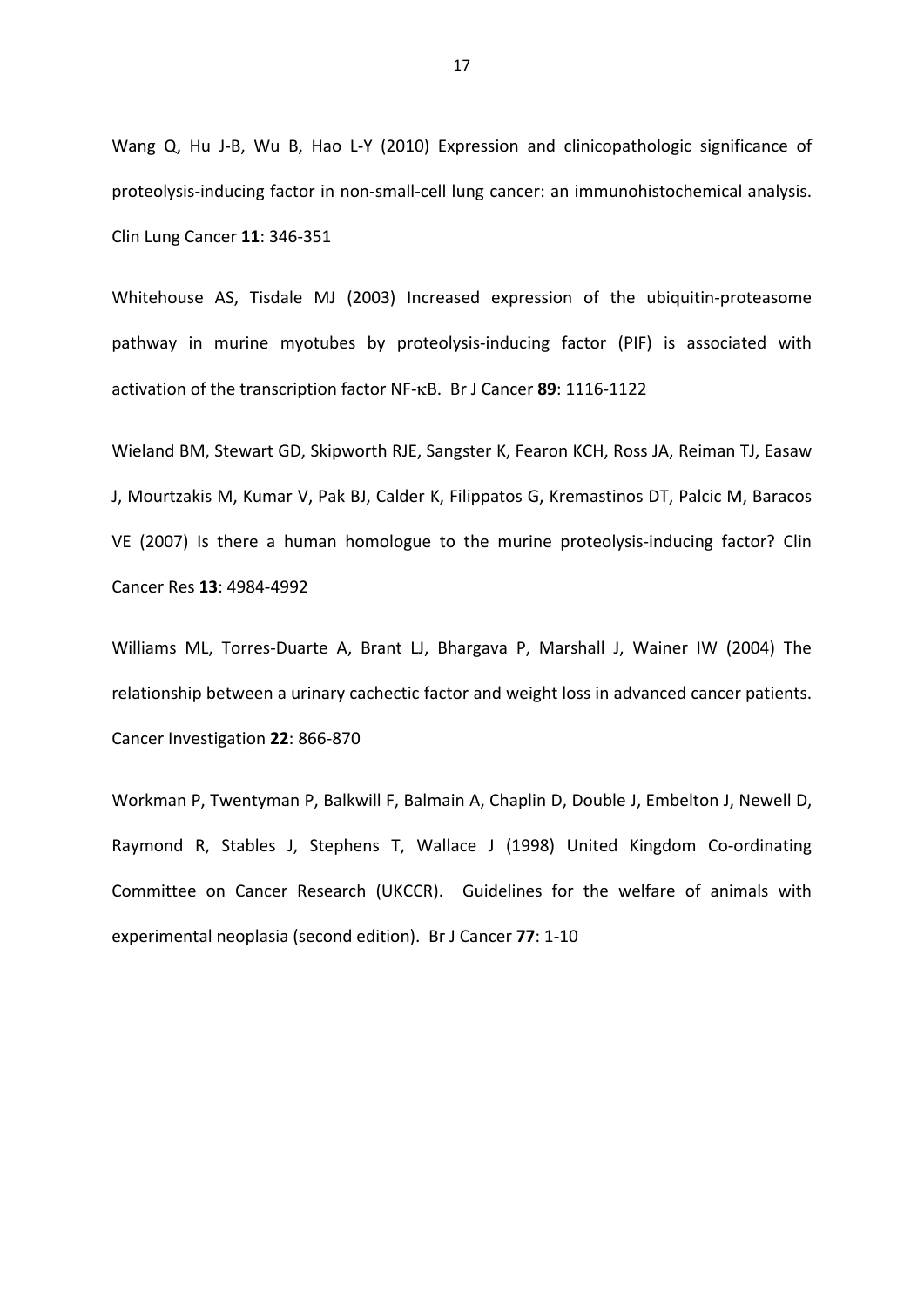| <b>Stage</b>                          | Protein (mg) | Recovery (%) | Purification (fold) |
|---------------------------------------|--------------|--------------|---------------------|
| Tumour homogenate                     | 2,500        |              |                     |
| Pronase digest                        | 564          | 22.56        | 4.4                 |
| <b>DEAE</b> cellulose                 | 2.1          | 0.08         | 1,190               |
| Heat to 80°C                          | 2.0          | 0.08         | 1,190               |
| Affinity chromatography<br>(antibody) | 0.109        | 0.004        | 22,936              |

# Table 1 Purification of PIF from solid MAC16 tumours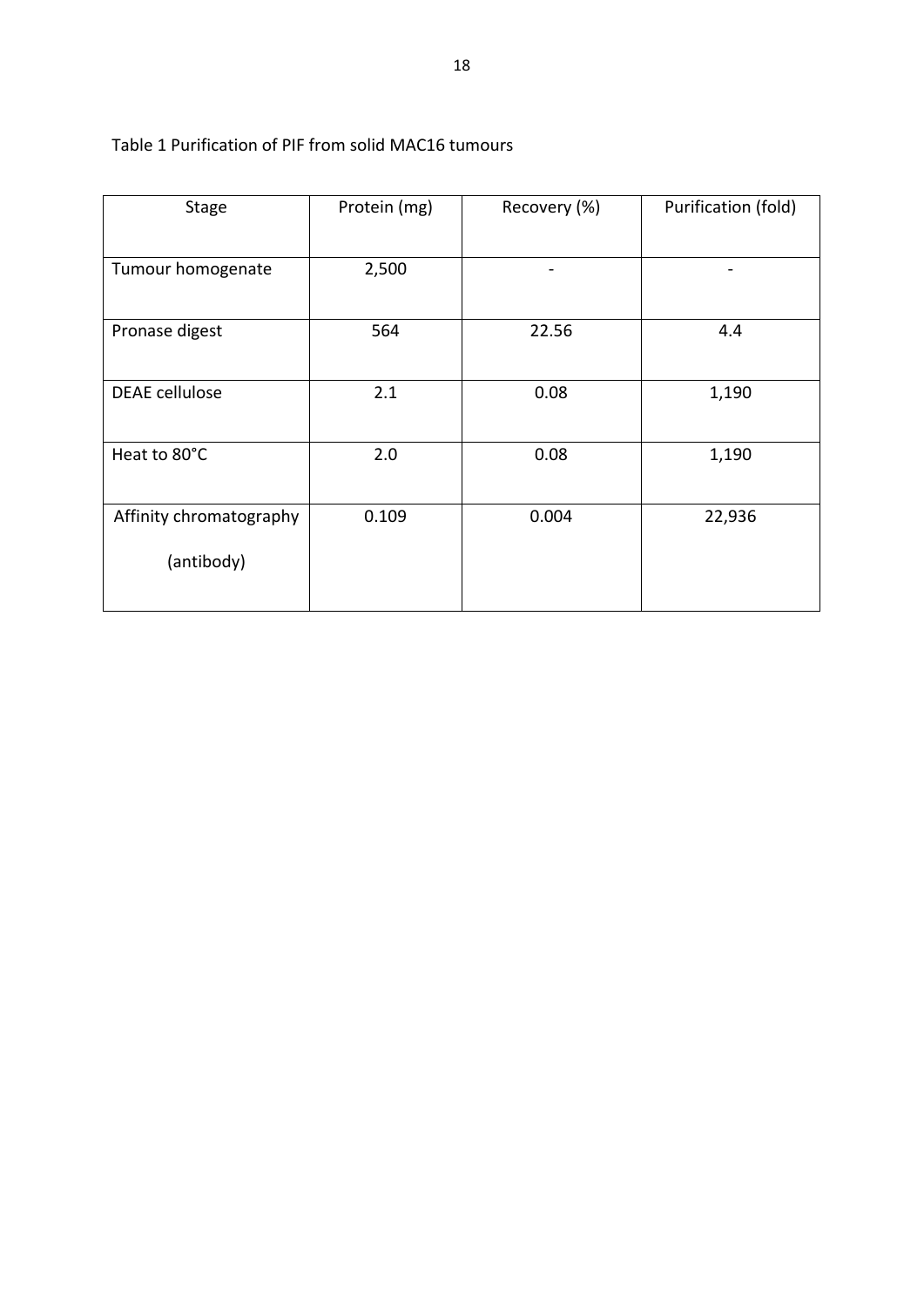Figure 1. Purification of PIF from the MAC16 tumour (A) The tumour homogenate (lane 1) was incubated with pronase (1 mg ml<sup>-1</sup>) overnight at 37°C, and the PIF was concentrated by binding to DEAE cellulose (lane 2). Pronase was inactivated by heating to 80°C for 15 min (lane 3). The PIF was purified by affinity chromatography using either anti‐PIF antibody (B) or WGA (C). In (C) lane 1 shows the tumour extract after heating to 80°C, lane 2 shows material not adherent to the WGA column while lane 3 shows retained material eluted with 10 mM tris‐HCl, pH 7.4 containing 0.1 M N‐acetylglucosamine as for purification of the PIF receptor (Todorov et al, 2007). The figures are western blots using the anti‐PIF monoclonal antibody (Todorov et al. 1996, b)

Figure 2. Effect of receptor peptides on protein degradation by PIF in  $C_2C_{12}$  myotubes (A) Total protein degradation after 24h in response to PIF alone (■) or in the presence of the Lreceptor peptide ( $\Box$ ) (10 $\mu$ M) added 2h prior to the addition of PIF. (B) Comparison of D- and L- peptide (both 10  $\mu$ M) and anti-PIF antibody (10  $\mu$ g ml<sup>-1</sup>) on protein degradation induced by PIF (4.2 nM) over a 24h period. (C) Effect of the D‐ and L‐peptide (both 10µM) on the proteasome 'chymotrypsin like' enzyme activity in response to PIF (4.2 nM) after 24h incubation. The experiment was repeated three times. Differences from control are indicated as either b, p<0.01 or c, p<0.001, while differences between groups are indicated as d, p<0.05, e, p<0.01 or f, p<0.001.

Figure 3. Effect of PIF-receptor peptides on expression of components of the ubiquitinproteasome pathway in the presence of PIF (4.2 nM). Western blotting showing expression of the 20S proteasome  $\alpha$ -subunits (A), p42, a component of the 19S regulator (B) and the E3 ligases MURF1 (C) and MAFbx (D) in murine myotubes 24h after addition of PIF in the absence or presence of the L- and D- peptides (both 10  $\mu$ M). The expression of the